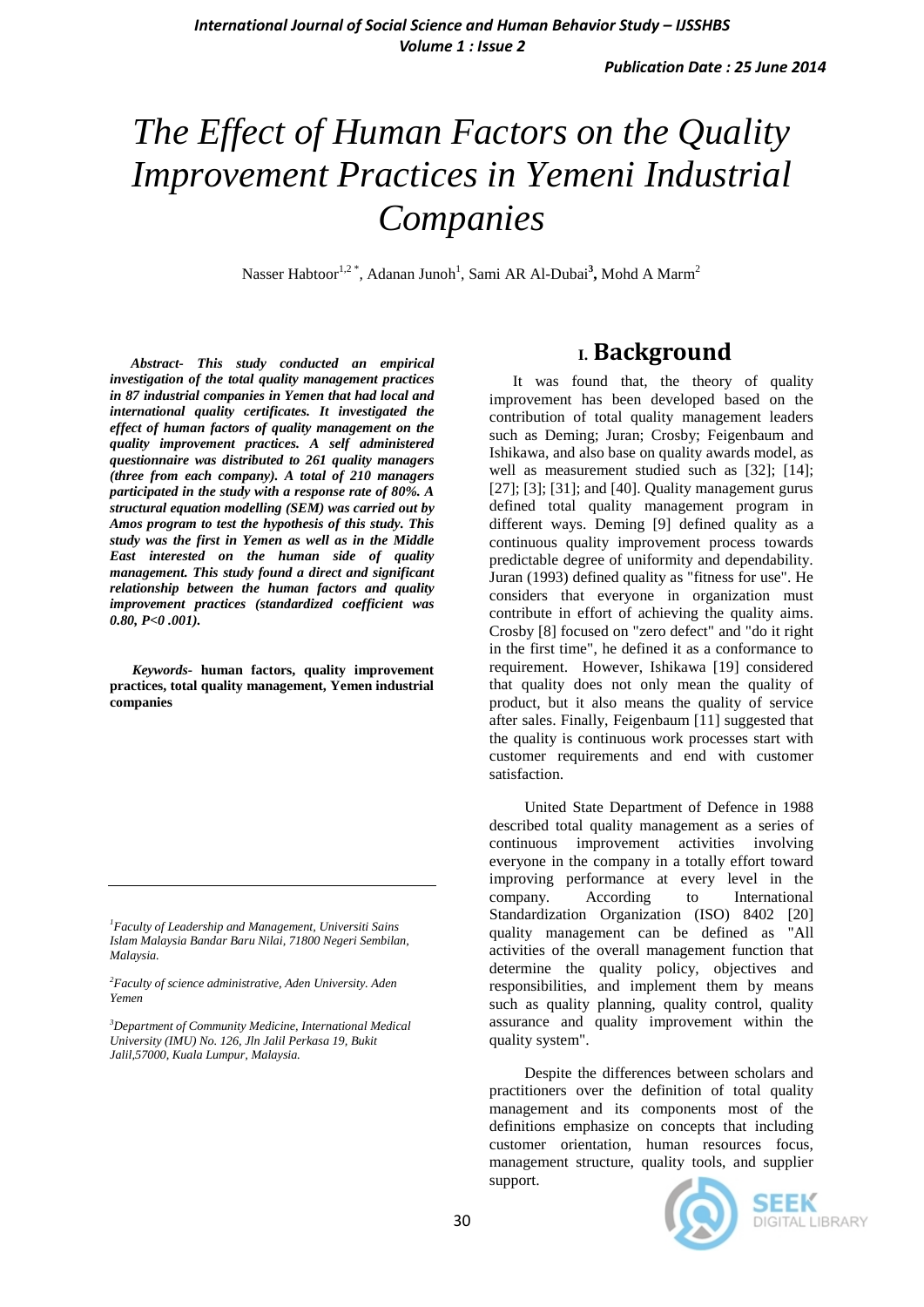Critical factors of quality management that support the effort of continuous improvement in organizations were identified by quality leaders and quality rewards models, and also by a lot of researchers, who interested on the field of quality management, (such as [26]; [12]; [16]; [22]; [33]; [23]; [10]; [37]; [4];; [34]; [36];, 1998; [28]; [29]; [6]; [24]; [35]; [5]; [14]; [17]).

 Wilkinson [38] divided quality improvement practices into two aspects; the soft aspect interests on human side of quality management and the hard aspect interests on work process. He claimed that the hard aspect (or technical side) may involve the arrangement of the production techniques including statistical process control, quality function deployment, changes in the layout, design procedures of the organization, and just–in-time inventory, while the human side concerns with creating customer awareness within an organization and as such, may be seen as a form of internal marketing or employee communication.

 Flynn et al. [15] explored both technical and human side of quality improvement practices and their impact on organization performance and competitive advantage. They divided quality improvement practices into two groups; first group named core quality management practices; it is interested on the technical side of quality improvement practices and includes: process flew management, product design, process and statistical, and control/feedback. Second group named quality management infrastructure practices and interested on human side of quality improvement practices such as customer relationship, supplier relationship, work attitudes, workforce management, and top management support. Flynn et al. found a positive relationship between quality improvement practices and organization performance; whereas both core quality management practices and quality management infrastructure practices directly impact organization performance. Not that only, but they also found that core quality management practices act as a mediator factor for the relationship between quality management infrastructure practices and organization performance that support the purpose of this study, which claimed a positive direct and indirect impact of human factor of quality management on quality improvement practices and organizational performance.

 In the same way, Ho et al. [18] divided the eight factors of quality management that were developed by Flynn at el. [14] into two groups; core quality management factors such as process flew management, product design, process and statistical, and control/feedback. The second group was quality management infrastructure factors such as customer relationship, supplier relationship,

work attitudes, workforce management, and top management support. They found a positive direct impact of quality management infrastructure factors on core quality management factors and organization performance, and also they found other indirect impact of quality management infrastructure factors on performance through their impact on core quality management factors.

 Rahman and Bullock [30] and Abdullah et al. [2], suggested that the hard factors of quality management need the support of soft factors of quality management to have a significant impact on organizational performance. Rahman and Bullock [30] provided evidence confirming that the soft factors of quality management support the hard factors to impact organization performance. They found a significant relationship between soft factors of quality management (such as workforce commitment, shared vision, customer focus, use of team, personnel training, and cooperative supplier relations) and hard factors of quality management (such as the use of JIT principles, technology utilization, and continuous improvement enablers). Also, they found that both hard and soft factors of quality management directly impact organization performance and also soft factors indirectly impact organization performance through their direct impact on hard factors.

 It is difficult to quality tools to contribute to quality improvement, customer satisfaction, and consolidation of its market position without support and guidance by human factors of quality management such as top management and employee and supplier support [13].

 Abdullah et al. [1], also found a significant positive relationship between soft factors of quality management (such as management commitment, employee involvement, training and education, and reward and recognition) with quality improvement. While, Abdullah et al. [1] found that quality improvement mediates the relationship between the soft factors and organizational performance. They examined the direct impact of critical soft factors on quality improvement, and the indirect impact of soft factors on organizational performance through their impact on quality improvement. In fact, these results support, in one way or another, the aims of the present study that examine the direct impact of human factors of quality management on quality improvement practices.

 In conclusion the relationship between human side of quality management and quality improvement practices as important relations for the success of total quality management implementation. Moreover, the literature of quality management suggested that the human factors of quality management create a suitable environment



SEEK **DIGITAL LIBRARY**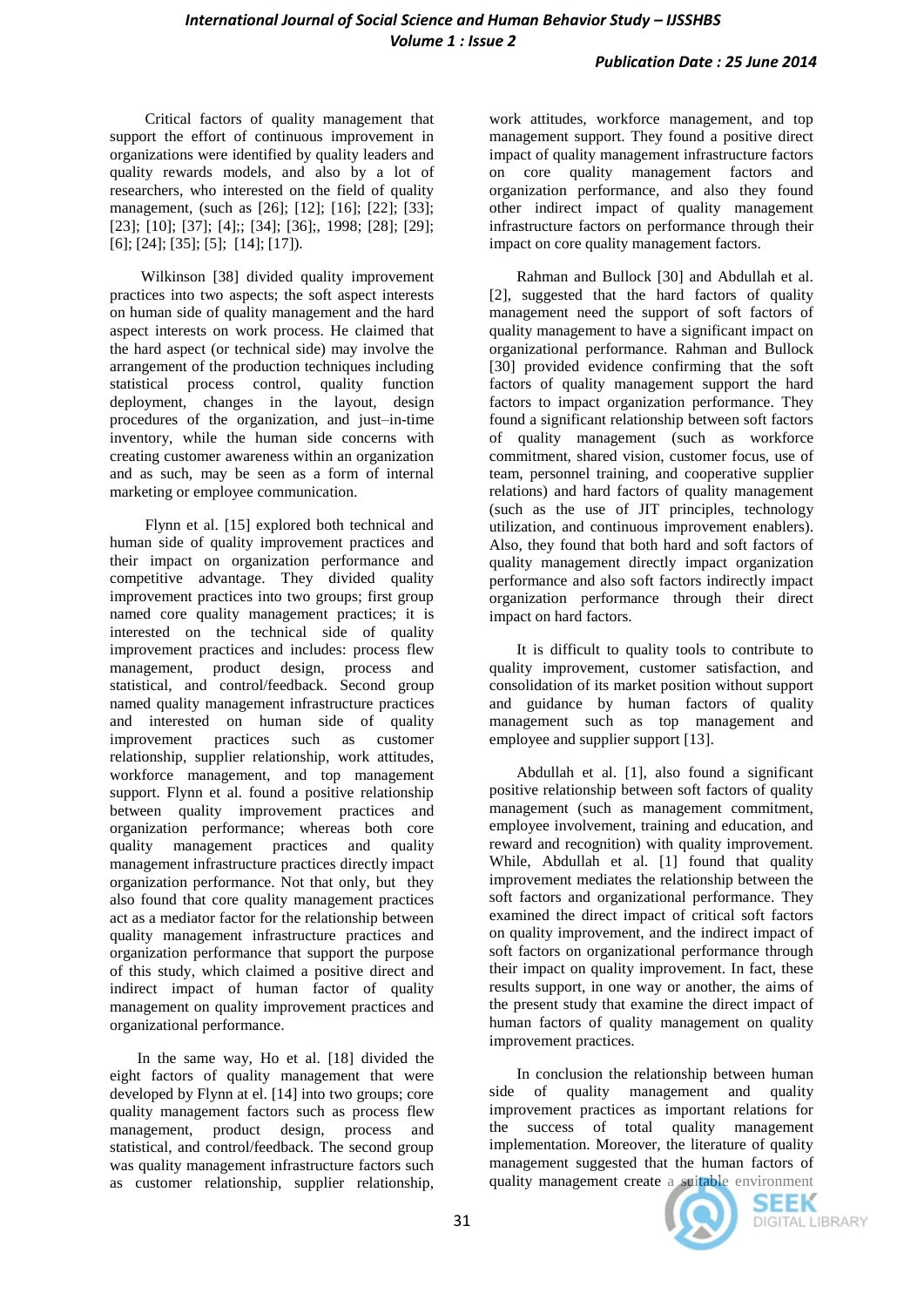to the implementation of total quality management practices. Particularly, this study hypothesised that the Human factors of quality management have direct impact on quality improvement practices.

# **II. Methodology**

## *A. Population and sample*

 The target population of this study was all Yemeni industrial companies who had received local and international quality certificates due to their interest on total quality management implementations and implicate international criteria in their operations. There are 87 Yemeni Industrial companies have already taken local and international quality certificates; these companies were selected from five industrial cities: they are Sana"a, Aden, Alhudaidah, Hadramout and Taiz.

 The participants of this study were the managers who were familiar with the implementations of total quality management. Based on this principle, the respondents of this study were one top management manager and two quality managers from each company. A total of 210 completed surveys were returned out of 261 surveys questionnaire, for a response rate of 80 %.

#### *B. Measurement*

 A questionnaire was designed to determine and clarify the relationship between the human factors and quality improvement practices. To measure the human factors, the instrument developed by Zhang [39] was used. This instrument included 40 items which included six factors; leadership, customer focus, employee involvement, supplier relations, training and education, and reward and recognition. To examine quality improvement practices this study adopt Flynn et al [14] instrument to evaluate the human side of quality improvement practices (top management support, teamwork, customer involvement), it included 38 items, This study used Zhang, (2000) instrument to examine the technical side of quality improvement practices (process control and improvement, product design and quality system improvement). Prior to conducting the present study, a pilot study was conducted among 30 quality managers in Yemen industrial companies in order to test the clarity, comprehensiveness and acceptability of the questionnaire. Each measure was assessed on a five-point Likert's scale continuum. Factor analysis and reliability analysis were carried out and the coefficient alpha shown in Table 1.

## *C. Statistical analysis*

 Pearson correlation coefficient test was used to evaluate the relationships between the variables of

this study, and structural equation model by Amos program was carried out to test the hypothesis of this study.

| TABLE 1: RELIABILITY ANALYSIS        |             |       |  |  |  |  |
|--------------------------------------|-------------|-------|--|--|--|--|
| Factor                               | No of items | Alpha |  |  |  |  |
| <b>Human</b> factors                 |             |       |  |  |  |  |
| Leadership                           |             | 0.824 |  |  |  |  |
| <b>Customer</b> focus                | 6           | 0.817 |  |  |  |  |
| Supplier relations                   | 6           | 0.777 |  |  |  |  |
| Employee involvement                 | 6           | 0.727 |  |  |  |  |
| Training and education               | 6           | 0.860 |  |  |  |  |
| Reward and recognition               | 5           | 0.871 |  |  |  |  |
| <b>Quality improvement practices</b> |             |       |  |  |  |  |
| Top management support               | 5           | 0.839 |  |  |  |  |
| Teamwork                             | 7           | 0.860 |  |  |  |  |
| Customer involvement                 | 5           | 0.793 |  |  |  |  |
| Process control and improvement      | 8           | 0.702 |  |  |  |  |
| Product design                       | 5           | 0.700 |  |  |  |  |
| Quality system improvement           | 5           | 0.829 |  |  |  |  |

# **III. Results**

 The correlation results in Table 2 reveal a positive correlation between human factors of quality management and quality improvement practices. The results show that all six human factors of quality management (leadership, customer focus, suppler relation, employee involvement, training and education, and reward and recognition) are significantly related to the six factors of quality improvement practices (top management support, customer involvement, teamwork, process control, and improvement, product design and quality system improvement).

| TABLE 2: CORRELATIONS BETWEEN HUMAN FACTORS AND |  |
|-------------------------------------------------|--|
| <b>OUALITY IMPROVEMENT PRACTICES</b>            |  |

| <b>HFOM</b>                                                  | <b>OIP</b> | T M         | T W      | C I       | P C M     | P D                    | $Q_S I$  |
|--------------------------------------------------------------|------------|-------------|----------|-----------|-----------|------------------------|----------|
|                                                              |            | $.535^{**}$ | $.498**$ | $.437***$ | $.354***$ | $.266^{\overline{**}}$ | $.164*$  |
|                                                              | Ď          | .000        | .000     | .000      | .000      | .000                   | .017     |
| $C_{-}$                                                      | r          | $.505**$    | $.535**$ | $.502**$  | $.512**$  | $.293**$               | $.369**$ |
| R                                                            | n          | .000        | .000     | .000      | .000      | .000                   | .000     |
| S.                                                           | r          | $.339**$    | $.249**$ | $.421**$  | $.217**$  | $.324**$               | $.319**$ |
| R                                                            | Ď          | .000        | .000     | .000.     | .002      | .000                   | .000.    |
| $E_{-}$ I                                                    |            | $.532**$    | $.602**$ | $.560**$  | $.598**$  | $.460**$               | $.441**$ |
|                                                              |            | .000        | .000     | .000      | .000      | .000                   | .000     |
| T                                                            | r          | $.520**$    | $.571**$ | $.528**$  | $.478**$  | $.510**$               | $.411**$ |
| E                                                            | Ď          | .000        | .000     | .000      | .000.     | .000                   | .000     |
| R                                                            | r          | $.557**$    | $.611**$ | $.612**$  | $.539**$  | $.526**$               | $.371**$ |
| E                                                            |            | .000        | .000     | .000      | .000      | .000                   | .000     |
| **. Correlation is significant at the 0.01 level (2-tailed). |            |             |          |           |           |                        |          |

\*. Correlation is significant at the 0.05 level (2-tailed).

 Structural model was established to investigate the casual relationship between human factors of quality management and quality improvement practices. The estimated model fit showed a good fit, as shown in Table 3 and Figure 1 The value of chi-square was (139.530), degree of freedom d,f

> SEEK **DIGITAL LIBRARY**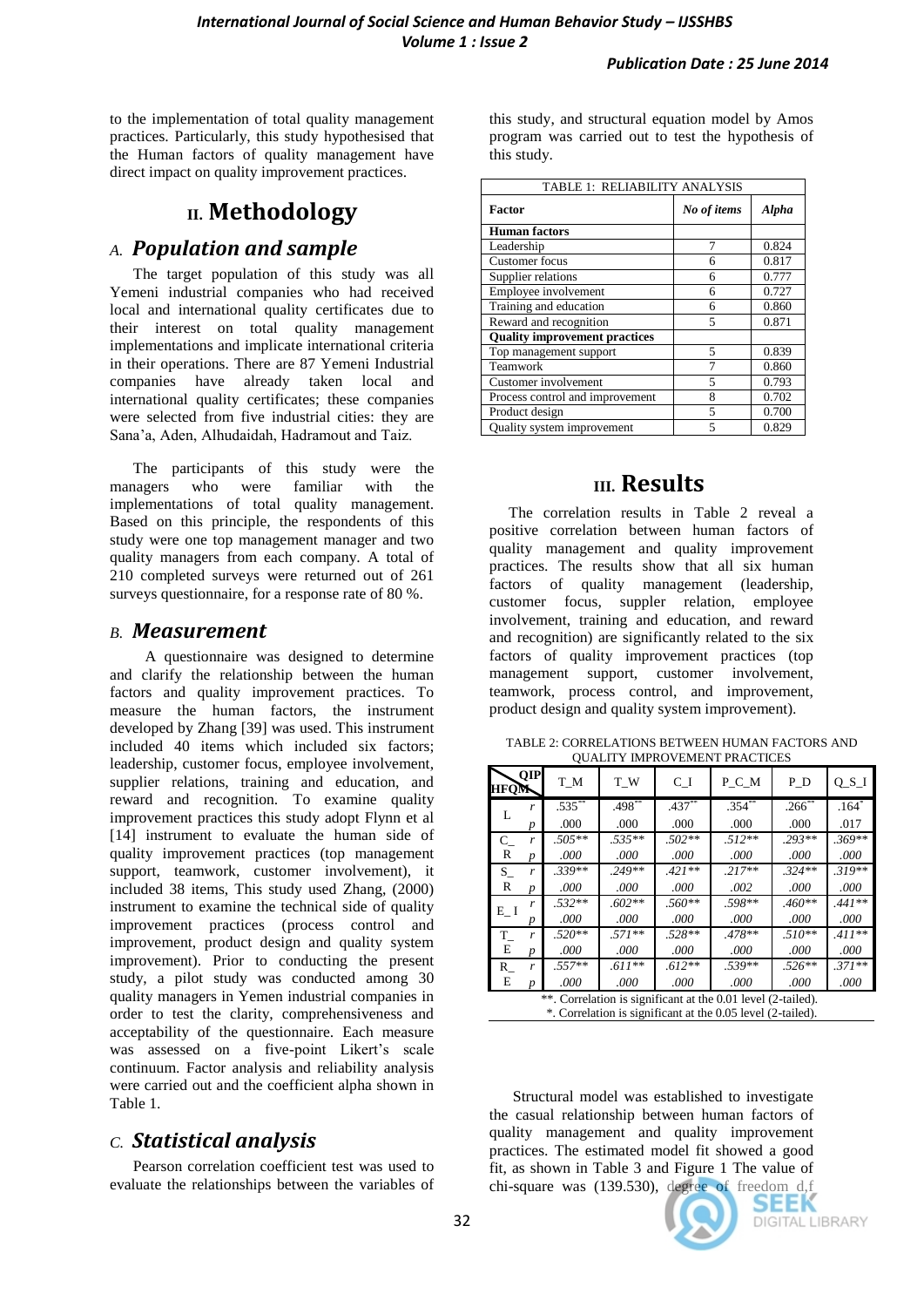#### *Publication Date : 25 June 2014*

was (46), CFI was (0.943), RMSEA (0.099), P< 0.001.

of human factors of quality management on quality improvement practices.



FIGURE 1: STRUCTURAL MODEL OF RELATIONSHIP BETWEEN HUMAN FACTORS AND QUALITY IMPROVEMENT PRACTICES

| TABLE 3                                |
|----------------------------------------|
| STRUCTURAL PARAMETERS OF THE           |
| RELATIONSHIP BETWEEN HUMAN FACTORS AND |
| <b>OUALITY IMPROVEMENT PRACTICES</b>   |

|             |              |       | Unstandardized | Standardized | S.E. | C.R.   | $\mathbb{R}^2$ | P   |
|-------------|--------------|-------|----------------|--------------|------|--------|----------------|-----|
| $Q_{\perp}$ | $\leftarrow$ | $H_F$ | 0.60           | 0.80         | .054 | 11.019 | .635           | 000 |

 The results that shown in Tables 2 and 3, and Figure 1 are reveal a positive relationship between human factors of quality management and quality improvement practices. These results also present that human factors of quality management have positive direct impact on quality improvement practices; the standardized coefficient was 0.80, effect size  $(R2)$  was .632,  $P<0.001$  ) This means that 63% from quality improvement practices was accounted by human factors of quality management, which considered as a large effect size [7]. This positive results support the hypothesis that mentioned earlier and claimed a direct impact

## **IV. Discussion**

 Wilkinson [38] started to make highlight emphasis on human factors of quality management. He divided quality management practices into two aspects, soft aspect interest on human side of quality management and hard aspect interest on work process. Actually, quality improvement practices consist of both technical and human factors, which human factors of quality management act to create suitable environment to implement technical aspect of quality management. Abdullah et al [3], suggested that effective implementation of human factors in organization act and play as a central role to quality improvement which acting to improve performance and productivity.

The results of this study reveal a positive direct impact of human factors of quality management on quality improvement practices, which make this research in consistency with previous studies that brought evidence confirmed the positive relationship of human factors of quality management and quality improvement practices such as [14]; [25]; [3]; Dow et al 1999; & [1].

 In fact, there is insufficient research in literature of quality management investigate the contribution of human factors for the success of quality improvement practices. However, it is necessary to evaluate this relationship due to the important of human factors that act to effective of the performance of total quality management program.

 In Yemen, there is effort making by Yemen Government and industrial companies to improve industrial sector and enhance the competitive advantage of the companies through adopt and efficient total quality management implementation. Indeed, the results of this study make it clear to both Yemen Government and companies that human factors of quality management are essential factors to enhance and support their effort and achieve their aims. In fact, literature of total quality management divided quality improvement practices into technical and human factors which human factors act to create a suitable environment to implement technical factors which in total both human and technical factors play a central role in success of quality improvement implementation and increase performance and productivity.

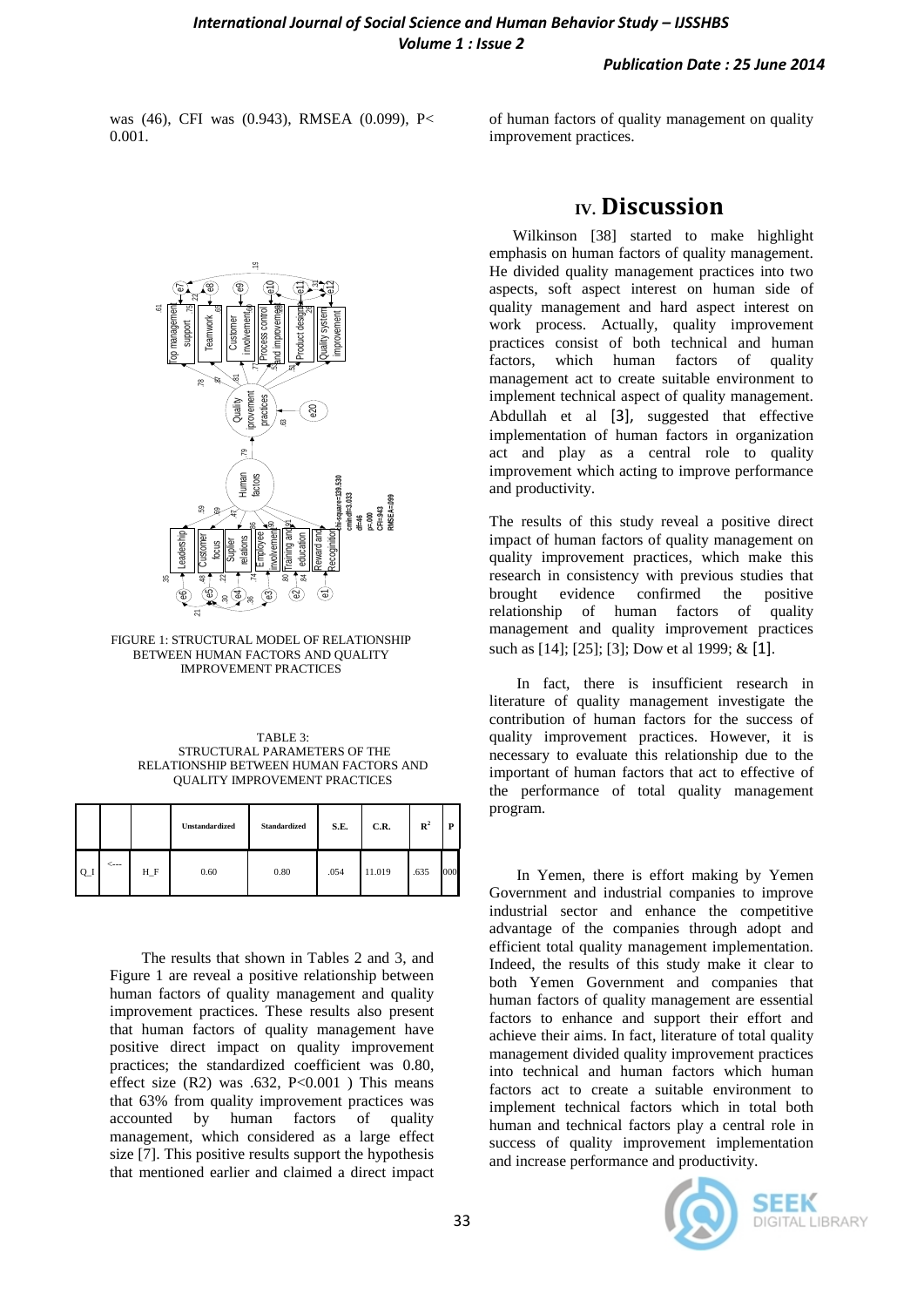The results of the current study found positively direct impact of all six human factors of quality management (leadership, customer focus, supplier relation, employee involvement, training and education and reward and recognition) on quality improvement practices. This result confirms that technical side of quality improvement practices can not be contributing to the implementation of total quality management without support and guidance by human side.

### **V. Conclusion**

 This study explored the contribution of the human side of quality management to the implementation of total quality management program through examine the direct impact of human factors on quality improvement practices. This study was carried out through 87 of Yemeni industrial companies by sample of three managers each company; one of whom is top managers and two are quality managers). However, they were different size in population from small, medium and large, also they were different terms in local and international certified. In methodology. Results found that the human factors of quality management have a significant direct impact on quality improvement practices

 This study recommend that other Middle East Countries could be included in order to make comparisons in terms of human side of quality management and quality improvement practices.<br>Second, other human factors of quality Second, other human factors of quality management such as communication, empowerment, teamwork, quality culture, human resource management, and employee satisfaction could be included as well.

#### *References*

- [1] Abdullah, M.M.B., Uli, J. and Tari, J.J. (2008a), "The influence of soft factors on quality improvement and performance: perceptions from managers", The TQM Journal, Vol. 20 No. 5, pp. 436-52.
- [2] Abdullah, M.M.B., Ahmed, Z.A. and Ismail, A. (2008b) The Importance of Soft Factors for Quality Improvement, International Journal of Business and Management, Vol. 3, No. 12.
- [3] Anderson, J.C., Rungtusanatham, M., Schroeder, R. and Devaraj, S. (1995), A path analytic model of a theory of quality management underlying the Deming management method: Preliminary empirical findings, Decision Sciences, Vol. 26 No. 5, pp. 637-658.
- [4] Antony, J. Leung, K. & Knowles, G (2002) Critical Success factors of TQM Implementation In Hong Kong Industries, International Journal of quality & reliability management, Vol. 19, No 5, pp551-566.
- [5] Badri, M.A.,David, D. & Davis, D. (1995) A study of measurement the critical factors of quality management, International Journal of quality & reliability management, 12, pp. 36-53.
- [6] Black, S.A. & Porter, L.J, (1996), Identification of the critical factors of TQM, Decision Sciences, Vol. 27 No. 1, pp. 1-21
- [7] Cohen, J., Cohen, P., West, S. G., & Aiken, L. S. (2003). Applied multipleregression/correlation analysis for the behavioral sciences (3rd ed.). Mahwah, NJ: Erlbaum.
- [8] Crosby, P.B. (1979), Quality Is Free, McGraw-Hill, Inc., New York.
- [9] Deming, W.E. (1986), Out of Crisis, Massachusetts Institute of Technology, Center for Advanced Engineering Study, Cambridge, MA.
- [10] Demirbag, M., Tatoglu, E., Tekinkus, M. and Zaim, S. (2006), "An analysis of the relationship between TQM implementation and organizational performance: evidence from Turkish SMEs", Journal of Manufacturing Technology Management, Vol. 17 No. 6, pp. 829-47.
- [11] Feigenbaum, A.V. (1991), Total Quality Control, Third edition, McGraw-Hill, Inc., New York.
- [12] Fotopoulos, C.B. and Psomas, E.L. (2009), The impact of "soft" and "hard" TQM elements on quality management results, International Journal of Quality & Reliability Management Vol. 26 No. 2, 2009 pp. 150-163
- [13] Fotopoulos, C.V., Kafetzopoulos, D.P. and Psomas, E.L. (2009) Assessing the critical factors and their impact on the effective implementation of a food safety management system, International Journal of Quality & Reliability Management Vol. 26 No. 9, pp. 894-910.
- [14] Flynn, B.B., Schroeder, R.G. and Sakakibara, S. (1994), A. framework for quality management research and an associated measurement instrument, Journal of Operations Management, Vol. 11, pp. 339-366.
- [15] Flynn, B.B., Schroeder, R.G. and Sakakibara, S. (1995), The impact of quality management practices on performance and competitive advantage, Decision Sciences, Vol. 26 No. 5, pp. 659-691.
- [16] Gadenne, D. and Sharma, B. (2009), An investigation of the hard and soft quality management factors of Australian SMEs and their association with firm Performance, International Journal of Quality & Reliability Management Vol. 26 No. 9, 2009 pp. 865-880.
- [17] Hill, S. (1991). Why quality circles failed but total quality might succeed. British Journal of Industrial Relations, 29(4), 541-568.
- [18] Ho, D.C.K., Duffy, V.G., and Shih, H.M. (2001) Total quality management: an empirical test for mediation effect, International Journal of Production Research, 39, pp. 529- 548.
- [19] Ishikawa, K. (1985), "What is Total Quality Control? The Japanese Way, Englewood Cliffs, NJ: Prentice-Hall.
- [20] Joseph, I .N. Rajendran, C. and Kamalanabhan, T.J. (1999), "An instrument for measuring total quality management in manufacturing- based business units in India", International Journals of Production Research, Vol. 37 No. 10, 2201-15
- [21] Juran, J.M. and Gryna, F.M. (1993), Quality Planning and Analysis, Third edition, McGraw-Hill, Inc., New York
- [22] Kumar, V., Choisne, F., Grosbois, D. and Kumar, U. (2009), Impact of TQM on company's performance, International Journal of Quality & Reliability Management Vol. 26 No. 1, 2009 pp. 23-37
- [23] Lewis, W.G., Pun, K.F. and Lalla, T.R.M. (2006), "Empirical investigation of the hard and soft criteria of TQM in ISO 9001 certified small and medium-sized enterprises", The International Journal of Quality & Reliability Management, Vol. 23 No. 8, pp. 964-85.
- [24] Louise, C. (1996), "Analyzing business performance: counting the "soft" issues", Leadership & Organization Development Journal, Vol. 17 No. 4, pp. 21-8.